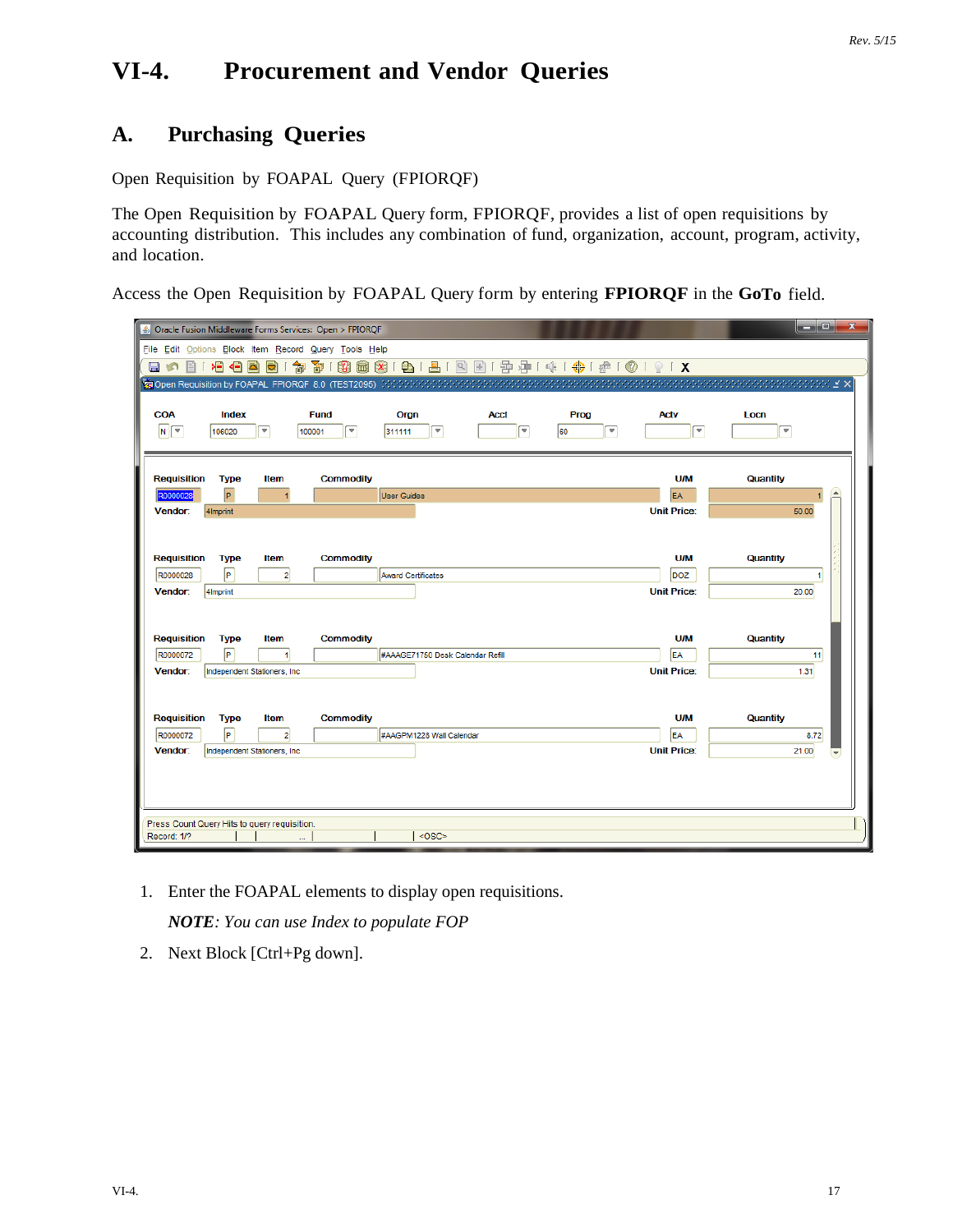### **1. Open Purchase Orders by FOAPAL FPIOPOF**

The Open Purchase Orders by FOAPAL form, FPIOPOF, provides an online display of open purchase orders by any combination of fund, organization, account, program, activity, and location (FOAPAL).

Access the Open Purchase Orders by FOAPAL form by entering FPIOPOF in the Direct Access Go To…field.

|                          |                                           | △ Oracle Fusion Middleware Forms Services: Open > FPIOPOF |                                   |               |         |                          |                                   |                    |                          | ا و ا د                  | $\overline{\mathbf{x}}$ |
|--------------------------|-------------------------------------------|-----------------------------------------------------------|-----------------------------------|---------------|---------|--------------------------|-----------------------------------|--------------------|--------------------------|--------------------------|-------------------------|
|                          |                                           | File Edit Options Block Item Record Query Tools Help      |                                   |               |         |                          |                                   |                    |                          |                          |                         |
| 目め<br>E                  | ⋗⊟<br>日<br>츠                              | 寄<br>匐<br>8<br>Ð                                          | $\bigoplus$<br><b>a</b> x         | 昌<br> Q <br>画 |         |                          | 1 国 雪 1 余 1 争 1 零 1 ® 1 ® 1 ♀ 1 X |                    |                          |                          |                         |
|                          |                                           |                                                           |                                   |               |         |                          |                                   |                    |                          | annan ing ing K          |                         |
|                          |                                           |                                                           |                                   |               |         |                          |                                   |                    |                          |                          |                         |
| <b>COA</b>               | <b>Index</b>                              | <b>Fund</b>                                               | Orgn                              | <b>Acct</b>   | Prog    |                          | <b>Actv</b>                       | Locn               | Proj                     |                          |                         |
| $N$ $\tau$               | $\overline{\phantom{a}}$<br>106020        | $\overline{\mathbf{v}}$<br>100001                         | $\overline{\mathbf{v}}$<br>311111 |               | 60<br>÷ | $\overline{\phantom{a}}$ | $\overline{\mathbf{v}}$           |                    | $\overline{\phantom{a}}$ | $\overline{\phantom{a}}$ |                         |
|                          |                                           |                                                           |                                   |               |         |                          |                                   |                    |                          |                          |                         |
| <b>Purchase</b><br>Order | <b>Item</b>                               | <b>Commodity</b>                                          |                                   |               |         |                          |                                   | <b>U/M</b>         | <b>Quantity</b>          |                          |                         |
| P0000019                 | $\overline{1}$                            |                                                           | Standing Order                    |               |         |                          |                                   | EA                 |                          |                          | $\sim$                  |
| Vendor:                  | 4Imprint                                  |                                                           |                                   |               |         |                          |                                   | <b>Unit Price:</b> |                          | 2000                     |                         |
|                          |                                           |                                                           |                                   |               |         |                          |                                   |                    |                          |                          |                         |
| <b>Purchase</b>          |                                           |                                                           |                                   |               |         |                          |                                   |                    |                          |                          |                         |
| Order                    | <b>Item</b>                               | <b>Commodity</b>                                          |                                   |               |         |                          |                                   | <b>U/M</b>         | <b>Quantity</b>          |                          |                         |
| P0000020                 | $\vert$                                   |                                                           | <b>Standing Order</b>             |               |         |                          |                                   | EA                 |                          | 1                        |                         |
| Vendor:                  | 4Imprint                                  |                                                           |                                   |               |         |                          |                                   | <b>Unit Price:</b> |                          | 15000                    |                         |
|                          |                                           |                                                           |                                   |               |         |                          |                                   |                    |                          |                          |                         |
| <b>Purchase</b><br>Order | <b>Item</b>                               | <b>Commodity</b>                                          |                                   |               |         |                          |                                   | <b>U/M</b>         | Quantity                 |                          |                         |
| P0000040                 | $\vert$                                   |                                                           | Banner Live Inviataions           |               |         |                          |                                   | M                  |                          | 1                        |                         |
| Vendor:                  | AT&T                                      |                                                           |                                   |               |         |                          |                                   | <b>Unit Price:</b> |                          | 89                       |                         |
|                          |                                           |                                                           |                                   |               |         |                          |                                   |                    |                          |                          |                         |
| <b>Purchase</b>          |                                           |                                                           |                                   |               |         |                          |                                   |                    |                          |                          |                         |
| Order                    | <b>Item</b>                               | <b>Commodity</b>                                          |                                   |               |         |                          |                                   | <b>U/M</b>         | <b>Quantity</b>          |                          |                         |
| P0000040                 | $\overline{2}$                            |                                                           | <b>Awards for Team Members</b>    |               |         |                          |                                   | EA                 |                          | 12                       |                         |
| Vendor:                  | AT&T                                      |                                                           |                                   |               |         |                          |                                   | <b>Unit Price:</b> |                          | 36                       |                         |
|                          |                                           |                                                           |                                   |               |         |                          |                                   |                    |                          |                          |                         |
|                          |                                           |                                                           |                                   |               |         |                          |                                   |                    |                          |                          |                         |
|                          |                                           |                                                           |                                   |               |         |                          |                                   |                    |                          |                          |                         |
|                          | List for Purchase Order Inquiry (FPIPURR) |                                                           |                                   |               |         |                          |                                   |                    |                          |                          |                         |
| Record: 1/?              |                                           |                                                           |                                   | <osc></osc>   |         |                          |                                   |                    |                          |                          |                         |

1. Enter the FOAPAL elements to display open requisitions.

*NOTE: Use the Index to populate FOP*

2. Next Block [Ctrl+Pg down]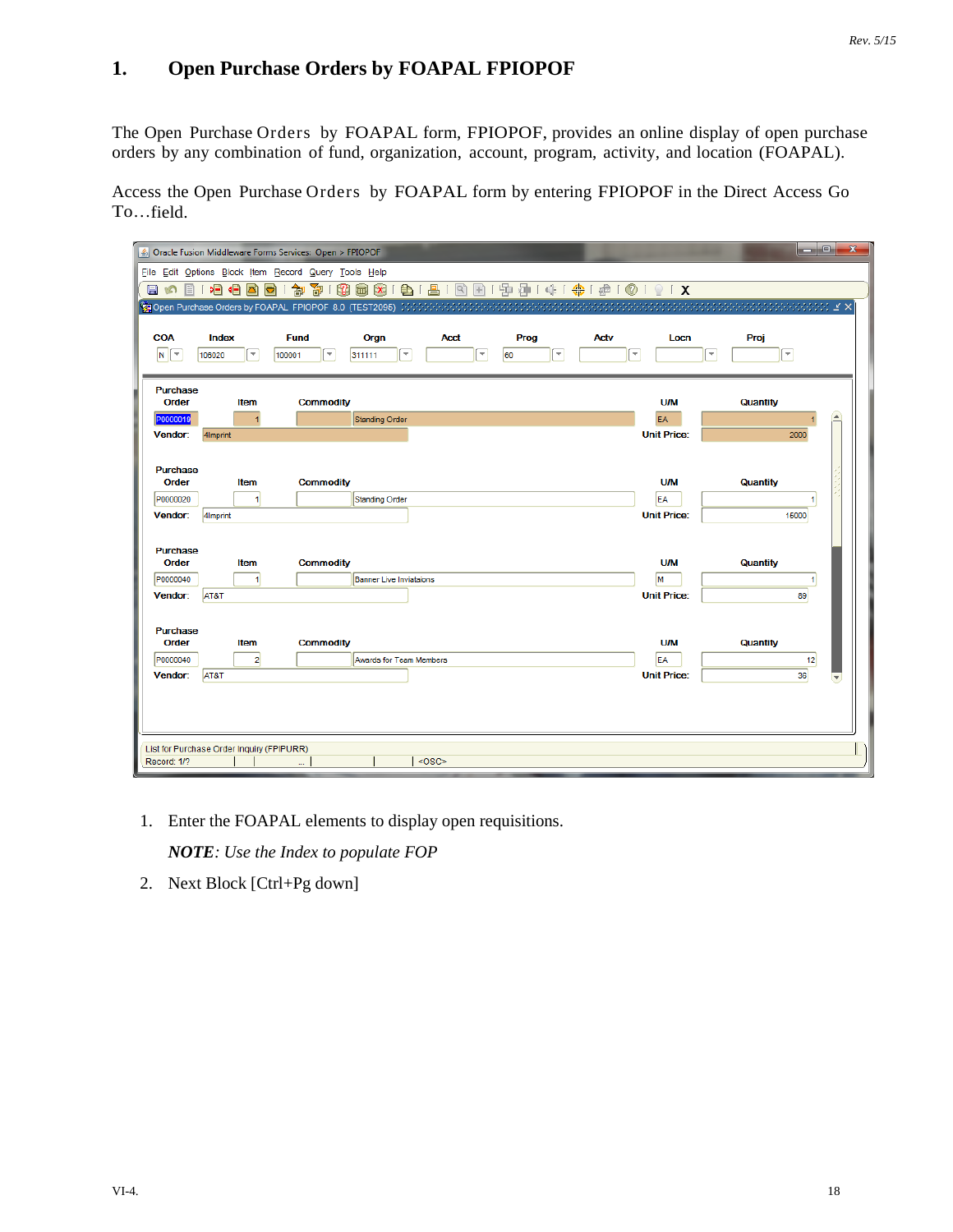#### **2. Organizational Encumbrance List FGIOENC**

The Organizational Encumbrance List form, FGIOENC, displays an online list of all encumbrances by organization. A query can also be performed by a specific Index, this will provide different results.

Access the Organizational Encumbrance List form by entering FGIOENC in the Direct Access Go To… field.

|                     | Oracle Fusion Middleware Forms Services: Open > FGIOENC                                                                                      |                |               |                  |                         |                                                         |               | ا کار دی           |
|---------------------|----------------------------------------------------------------------------------------------------------------------------------------------|----------------|---------------|------------------|-------------------------|---------------------------------------------------------|---------------|--------------------|
|                     | File Edit Options Block Item Record Query Tools Help                                                                                         |                |               |                  |                         |                                                         |               |                    |
| 目<br>目の             | 寄り<br>相相固同门<br>匐                                                                                                                             |                |               |                  |                         | 8 8 8 9 1 8 1 8 1 9 8 1 9 9 1 4 1 4 1 9 1 8 1 8 1 8 1 8 |               |                    |
|                     | <mark>頃 Organizational Encumbrance List FGIOENC 8.0.0.1 (TEST2095</mark> ) かかかかかかかかかかかかかかかかかかかかかかかかかかかかかかい Second State (State State Second) |                |               |                  |                         |                                                         |               |                    |
|                     |                                                                                                                                              |                |               |                  |                         |                                                         |               |                    |
| Chart:              | $\overline{\phantom{0}}$<br>106020<br>M,<br>÷.<br>Index:                                                                                     |                | Organization: | 311111           | <b>Business Affairs</b> |                                                         |               |                    |
| <b>Fiscal Year:</b> | $\overline{\mathbf{v}}$<br>15                                                                                                                | Fund:          |               | 100001           | Operating Fund          |                                                         |               |                    |
|                     |                                                                                                                                              |                |               |                  |                         |                                                         |               |                    |
| Encumbrance         | <b>Vendor</b>                                                                                                                                | Item           | <b>Acct</b>   | Prog             | <b>Actv</b>             | Locn                                                    | <b>Amount</b> | <b>Commit Type</b> |
| <b>P0000005</b>     | Bridgestone Golf, Inc.                                                                                                                       | $\mathbf{0}$   | 704410        | 10               |                         |                                                         | 144.00        | lu                 |
| P0000017            | 4Imprint                                                                                                                                     | $\mathbf{0}$   | 704010        | 10               |                         |                                                         | 20,000.00     | lu.                |
| P0000019            | 4Imprint                                                                                                                                     | $\theta$       | 704010        | 60               |                         |                                                         | 1,000.00      | lu                 |
| P0000020            | 4Imprint                                                                                                                                     | $\mathbf{0}$   | 704011        | 60               |                         |                                                         | 14,000.00     | ΙU                 |
| P0000031            | Bridgestone Golf, Inc.                                                                                                                       | $\theta$       | 704410        | 10               |                         |                                                         | 261.80        | lu                 |
| P0000034            | <b>Creative Carpet</b>                                                                                                                       | $\mathbf{0}$   | 703340        | 70               |                         |                                                         | 130.00        | lu                 |
| P0000040            | AT&T                                                                                                                                         |                | 703119        | 60               |                         |                                                         | 89.00         | lu                 |
| P0000040            | AT&T                                                                                                                                         | $\overline{2}$ | 703119        | 60               |                         |                                                         | 432.00        | IJ                 |
| P0000041            | AT&T                                                                                                                                         |                | 703435        | 50               |                         |                                                         | 200.00        | IJ                 |
| P0000047            | Independent Stationers, Inc.                                                                                                                 | $\Omega$       | 704010        | 60               |                         |                                                         | 111.14        | IJ                 |
| P0000048            | CP-TEL                                                                                                                                       | $\overline{0}$ | 703719        | 60               |                         |                                                         | 100.00        | IJ                 |
| P0000049            | Independent Stationers, Inc.                                                                                                                 | $\mathbf 0$    | 704010        | 60               |                         |                                                         | 53.42         | IJ                 |
| P0000051            | <b>CP-TEL</b>                                                                                                                                | $\overline{0}$ | 703719        | 60               |                         |                                                         | 50.00         | п                  |
| P0000067            | Bridgestone Golf, Inc.                                                                                                                       | $\overline{0}$ | 704410        | 10 <sup>10</sup> |                         |                                                         | 261.80        | Ш                  |
| P0000069            | Bridgestone Golf, Inc.                                                                                                                       | $\mathbf{0}$   | 704410        | 10               |                         |                                                         | 144.00        | п                  |
| P0000074            | <b>Creative Carpet</b>                                                                                                                       | $\mathbf{0}$   | 703340        | 70               |                         |                                                         | 110.00        | lu                 |
| P0000080            | Bridgestone Golf, Inc.                                                                                                                       | $\Omega$       | 704410        | 10               |                         |                                                         | 261.80        | IJ                 |
| P0000081            | Independent Stationers, Inc.                                                                                                                 | $\Omega$       | 704010        | 60               |                         |                                                         | 316.05        | IJ                 |
| P0000082            | Independent Stationers, Inc.                                                                                                                 | $\mathbf{0}$   | 704010        | 60               |                         |                                                         | 316.05        | ΙU                 |
|                     |                                                                                                                                              |                |               |                  |                         |                                                         |               |                    |
|                     |                                                                                                                                              |                |               |                  |                         |                                                         |               |                    |
| Record: 1/?         | FRM-40106: No navigable items in destination block.                                                                                          | $<$ OSC>       |               |                  |                         |                                                         |               |                    |

1. Enter your Organization number in the Organization field. A query using a specific Index can also be used and may provide different results because an Organization may have multiple Indexes.

<sup>2.</sup> Next Block [Ctrl+Pg Down]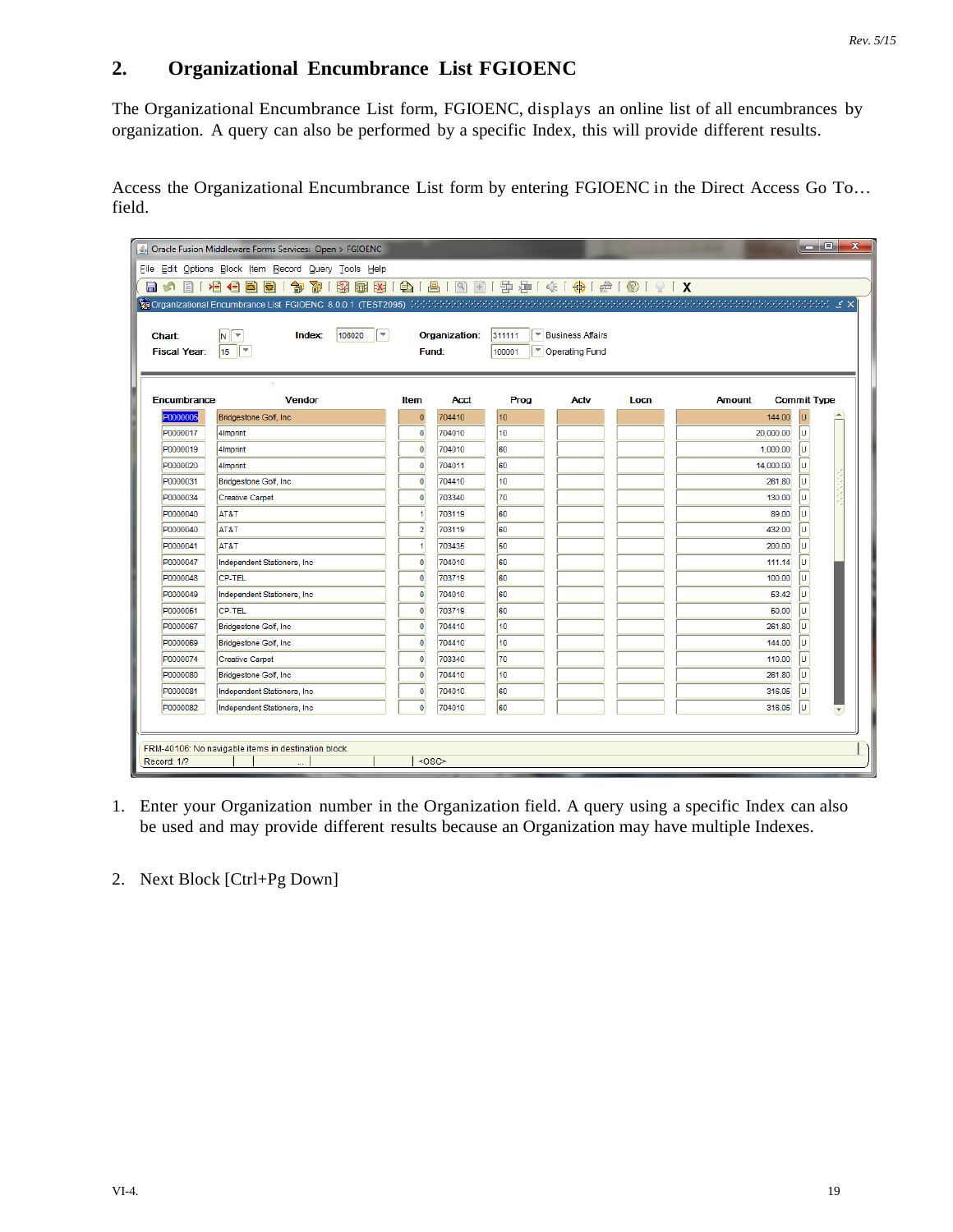### **3. Detail Encumbrance List FGIENCD**

The Detail Encumbrance Activity form, FGIENCD, provides an online query of detailed transaction activity for an original encumbrance entry as well as all transaction activity against the encumbrance.

Access the Detail Encumbrance List form by entering **FGIENCD** in the Direct Access **Go To…** field.

|                                                 | & Oracle Fusion Middleware Forms Services: Open > FGIENCD                     |                      |                              |                                                                 |                          | الكارده<br>$\mathbf{x}$  |
|-------------------------------------------------|-------------------------------------------------------------------------------|----------------------|------------------------------|-----------------------------------------------------------------|--------------------------|--------------------------|
|                                                 | File Edit Options Block Item Record Query Tools Help                          |                      |                              |                                                                 |                          |                          |
| 日め                                              |                                                                               |                      |                              |                                                                 |                          |                          |
|                                                 |                                                                               |                      |                              |                                                                 |                          |                          |
| Encumbrance:                                    | ٠<br>P0000049                                                                 |                      |                              | <b>Encumbrance Period:</b><br>All                               |                          |                          |
| <b>Description:</b><br><b>Date Established:</b> | Independent Stationers, Inc.<br>21-OCT-2014<br><b>Balance:</b>                |                      | Status:<br>106.84<br>Vendor: | $ 0 $ Type:<br>lP.<br>200054055<br>Independent Stationers, Inc. |                          |                          |
| Item:                                           | 0 Document Accounting Distribution                                            |                      |                              |                                                                 |                          |                          |
| Sequence:                                       | <b>Fiscal Year:</b><br>15                                                     | o <br>Status:        | <b>Commit Indicator:</b>     | Ιū                                                              |                          |                          |
| <b>COA</b><br>Index                             | <b>Fund</b>                                                                   | Orgn                 | <b>Acct</b>                  | Prog<br><b>Actv</b>                                             | Locn<br>Proj             |                          |
| N                                               | 100001                                                                        | 311111               | 60<br>704010                 |                                                                 |                          |                          |
| Encumbrance:                                    | 53.42                                                                         | Liquidation:         |                              | 0.00<br><b>Balance:</b>                                         | 53.42                    |                          |
| <b>Transaction Date</b>                         | <b>Type</b>                                                                   | <b>Document Code</b> | <b>Action</b>                | <b>Transaction Amount</b>                                       | <b>Remaining Balance</b> |                          |
| 21-OCT-2014                                     | <b>PORD</b>                                                                   | P0000049             |                              | 53.42                                                           | 53.42                    | D.                       |
|                                                 |                                                                               |                      |                              |                                                                 |                          |                          |
|                                                 |                                                                               |                      |                              |                                                                 |                          |                          |
|                                                 |                                                                               |                      |                              |                                                                 |                          |                          |
|                                                 |                                                                               |                      |                              |                                                                 |                          |                          |
|                                                 |                                                                               |                      |                              |                                                                 |                          |                          |
|                                                 |                                                                               |                      |                              |                                                                 |                          |                          |
|                                                 |                                                                               |                      |                              |                                                                 |                          | $\overline{\phantom{a}}$ |
|                                                 |                                                                               |                      |                              |                                                                 |                          |                          |
| Record: 1/?                                     | Press Next Record or Previous Record to scroll accounting/transaction details | $<$ OSC>             |                              |                                                                 |                          |                          |
|                                                 |                                                                               |                      |                              |                                                                 |                          |                          |

- 1. Enter an encumbrance number in the Encumbrance field
- 2. Next Block [Ctrl+Pg Down]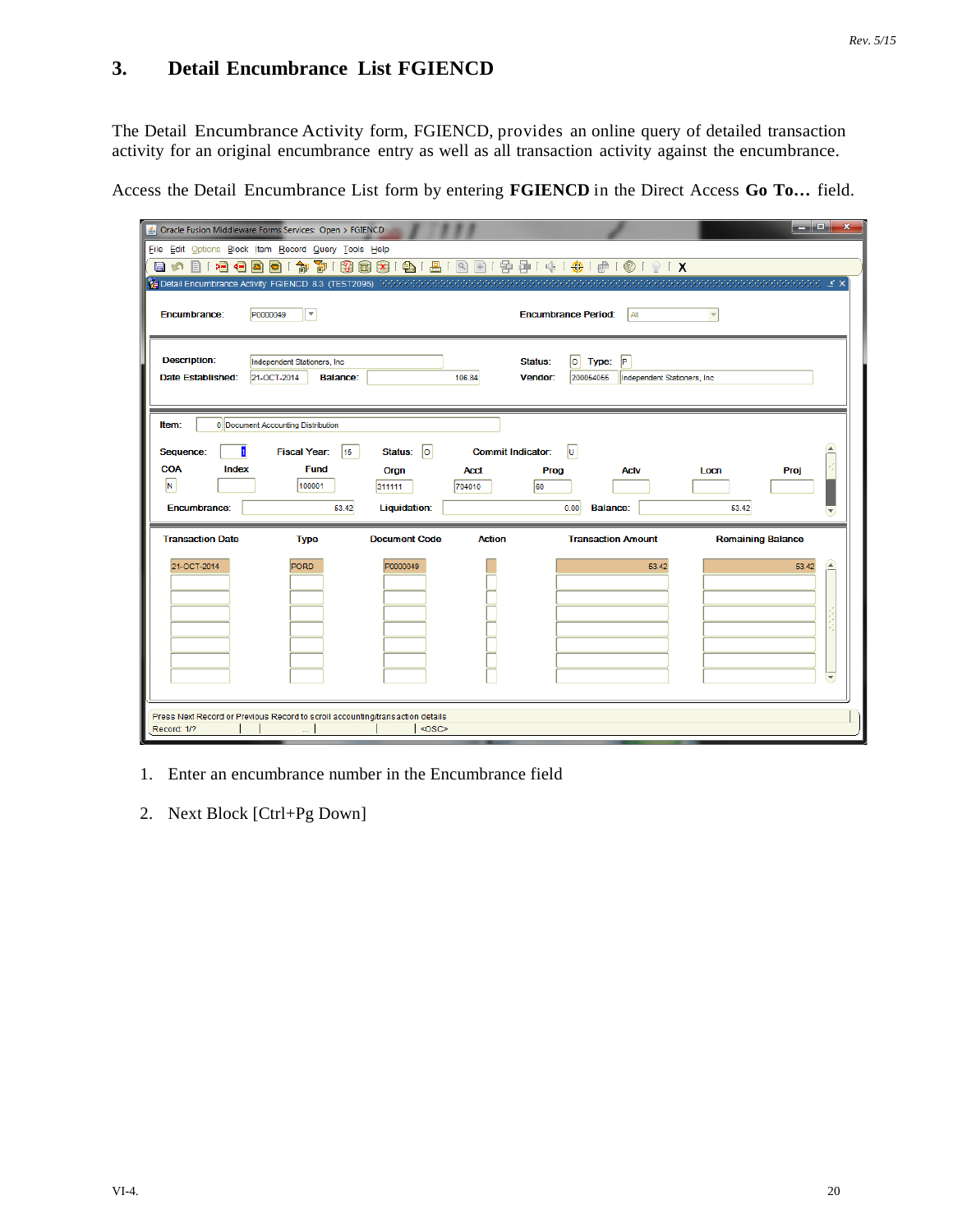### **B. Purchasing Financial History and Documentation**

### **1. Check Payment History FAICHKH**

The Check Payment History form, FAICHKH, displays summary information about check transactions.

Access the Check Payment History form by entering **FAICHKH** in the Direct Access **Go To…** field.

|                                  | Solid Dracle Fusion Middleware Forms Services: Open > FAICHKH |                                                      |                                      |                                        | $\mathbf{x}$<br>$ - 0 $ |
|----------------------------------|---------------------------------------------------------------|------------------------------------------------------|--------------------------------------|----------------------------------------|-------------------------|
|                                  | File Edit Options Block Item Record Query Tools Help          |                                                      |                                      |                                        |                         |
|                                  |                                                               | 日の日1日目目は120日1日1日1日1日1日1日1日 11日1日1日1日1日1日1日1日         |                                      |                                        |                         |
|                                  |                                                               |                                                      |                                      |                                        |                         |
|                                  |                                                               |                                                      |                                      |                                        |                         |
| <b>Check Number:</b>             | $\overline{\phantom{a}}$<br>!0000004                          | Disbursement Account<br>$ 01\rangle$<br><b>Bank:</b> |                                      |                                        |                         |
| Vendor:                          | 200054007<br><b>Future Com</b>                                |                                                      |                                      |                                        |                         |
| <b>Check Vendor:</b>             |                                                               |                                                      |                                      |                                        |                         |
| <b>Check Date:</b>               | 05-MAR-2015                                                   | <b>Check Type:</b>                                   | <b>Direct Deposit</b>                |                                        |                         |
| <b>Check Amount:</b>             | 68,998.00                                                     |                                                      |                                      |                                        |                         |
| <b>Cancel Date:</b>              |                                                               | <b>Cancel Reason:</b>                                |                                      |                                        |                         |
|                                  |                                                               |                                                      |                                      |                                        |                         |
| <b>Document</b><br><b>Number</b> | <b>Document</b><br><b>Type</b>                                | <b>Net</b><br><b>Amount</b>                          | <b>Vendor</b><br><b>Invoice Code</b> | <b>Vendor</b><br><b>Invoice Amount</b> |                         |
| 0000210                          | Invoice                                                       | 350.00                                               | íж.<br>GMHACH-1                      | 350.00                                 |                         |
| 10000211                         | Invoice                                                       | 1,050.00                                             |                                      |                                        |                         |
| 10000212                         | Invoice                                                       | 567.00                                               |                                      |                                        |                         |
| 10000213                         | Invoice                                                       | 987.00                                               |                                      |                                        |                         |
| 10000245                         | Invoice                                                       | 33,022.00                                            |                                      |                                        |                         |
| 10000246                         | Invoice                                                       | 33,022.00                                            |                                      |                                        |                         |
|                                  |                                                               |                                                      |                                      |                                        |                         |
|                                  |                                                               |                                                      |                                      |                                        |                         |
|                                  |                                                               |                                                      |                                      |                                        |                         |
|                                  |                                                               |                                                      |                                      |                                        |                         |
|                                  |                                                               |                                                      |                                      |                                        |                         |
|                                  |                                                               |                                                      |                                      |                                        |                         |
|                                  |                                                               |                                                      |                                      |                                        |                         |
|                                  |                                                               |                                                      | $\vert \nabla \vert$                 |                                        |                         |
|                                  |                                                               |                                                      |                                      |                                        |                         |
|                                  | Press Duplicate Item for more information about this invoice  |                                                      |                                      |                                        |                         |
| Record: 1/6                      |                                                               | $<$ OSC>                                             |                                      |                                        |                         |

1. Enter the **Check Number** and the **Bank** code on which it was drawn in the Check Number and Bank fields or click on the Search button  $\bullet$  to select the one you need

*NOTE: Check Number always begin with 0 (zero). Example: 00123456 Direct Deposits/ACH always begins with an !. Example: !1234567*

- 2. Next Block [Ctrl+Pg Down].
	- *NOTE: Document Number references the Banner system generated number. The Vendor Invoice Code reflects the invoice number sent by Vendor.*

NOTE: To find the check number that corresponds to a specific requisition or purchase order, use the *Document History form, FOIDOCH.*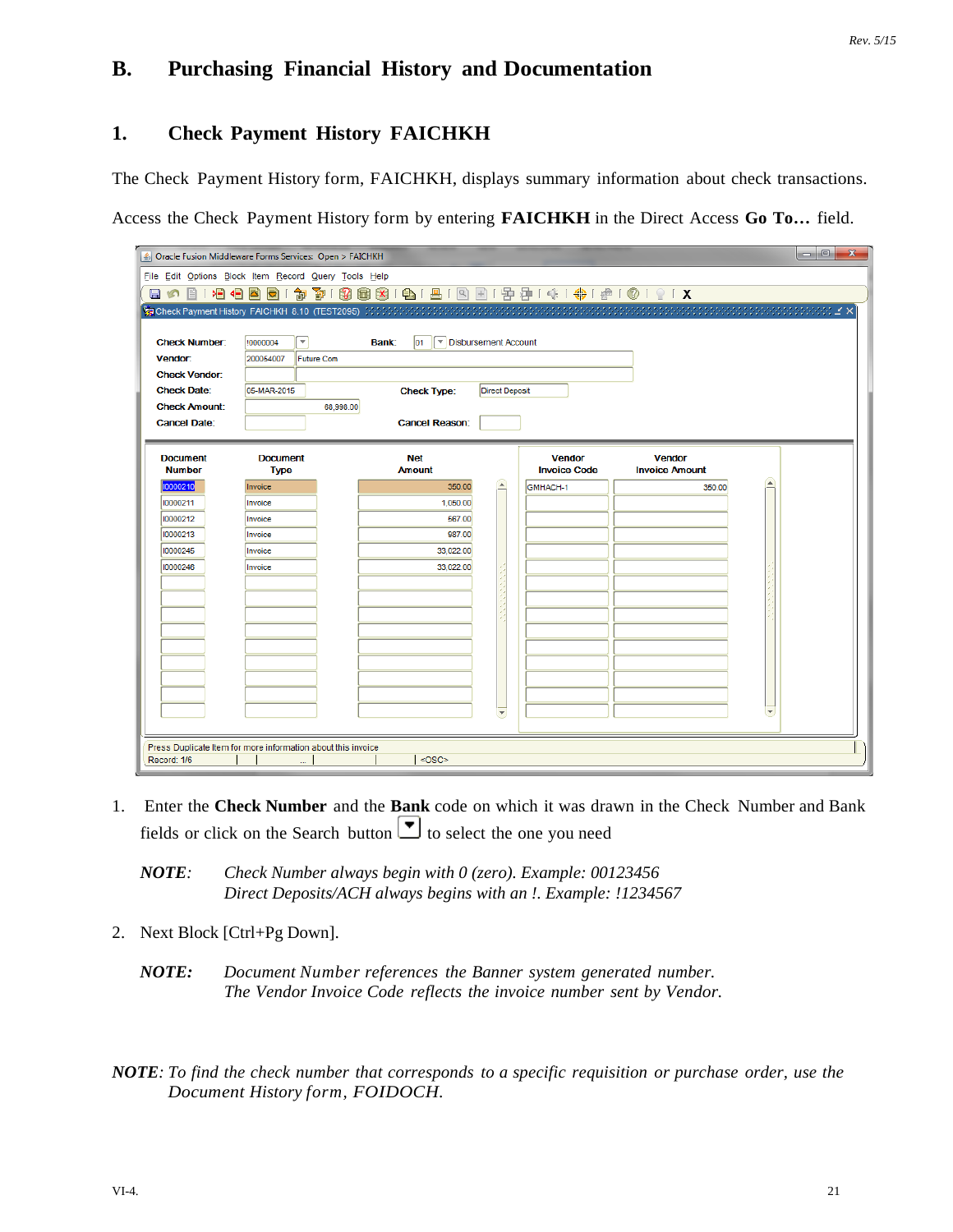### **2. Document Retrieval Inquiry FGIDOCR**

The Document Retrieval Inquiry form, FGIDOCR, provides online query capability for all transactions processed by the system. Information displayed includes the Transaction Date, Description, Amount, and the FOAP distribution.

Access the Document Retrieval Inquiry form by entering **FGIDOCR** in the Direct Access **Go To…** field.

| △ Oracle Fusion Middleware Forms Services: Open > FGIDOCR                                     |                                                      |                                                               |                                                    | $-10$<br>$\mathbf{x}$ |  |  |  |  |  |  |
|-----------------------------------------------------------------------------------------------|------------------------------------------------------|---------------------------------------------------------------|----------------------------------------------------|-----------------------|--|--|--|--|--|--|
|                                                                                               | File Edit Options Block Item Record Query Tools Help |                                                               |                                                    |                       |  |  |  |  |  |  |
| 匐<br>目相相固<br>호)<br>日め                                                                         | 3 19 19 19 14 14 15 17 18 18 18 18 18 18 19 10 10 11 |                                                               |                                                    |                       |  |  |  |  |  |  |
| <b>韓 Document Retrieval Inquiry FGIDOCR 8.4 (TEST2095)</b> かかかかかかかかかかかかかかかかかかかかかかかかかかかかかかかか   |                                                      |                                                               |                                                    |                       |  |  |  |  |  |  |
| J0000144<br>$\overline{\phantom{a}}$<br>Document:                                             | <b>Submission Number:</b><br>lo.                     | <b>Document Type:</b><br>$\overline{\mathbf{v}}$<br><b>JV</b> |                                                    |                       |  |  |  |  |  |  |
|                                                                                               |                                                      |                                                               |                                                    |                       |  |  |  |  |  |  |
| <b>Header Information</b>                                                                     |                                                      |                                                               |                                                    |                       |  |  |  |  |  |  |
| 03-MAR-2015<br><b>Transaction Date:</b>                                                       | Fiscal Year: 15<br>Fiscal Period: 09                 | <b>Commit Type:</b><br>$\overline{2}$<br>Items:               | Uncommitted                                        | Document Text         |  |  |  |  |  |  |
|                                                                                               |                                                      |                                                               |                                                    |                       |  |  |  |  |  |  |
| <b>Detail Information</b>                                                                     |                                                      |                                                               |                                                    |                       |  |  |  |  |  |  |
| Sub<br><b>Journal</b>                                                                         |                                                      |                                                               | <b>Document</b>                                    | ▲                     |  |  |  |  |  |  |
| Number Item Sequence<br><b>Type</b>                                                           | <b>Description</b>                                   | <b>Amount</b>                                                 | <b>Sign</b><br><b>Reference</b><br><b>Currency</b> |                       |  |  |  |  |  |  |
| Б<br>J099<br>$\Omega$                                                                         | Shreveport transfer                                  | 1,380.00                                                      | <b>Debit</b>                                       |                       |  |  |  |  |  |  |
| <b>COA</b><br>Index<br><b>Fund</b><br>Orgn                                                    | Prog<br><b>Actv</b><br><b>Acct</b>                   | Proj<br>Locn                                                  | <b>NSF Override</b><br><b>Bank</b>                 | <b>Accrual</b>        |  |  |  |  |  |  |
| N.<br>999999                                                                                  | 101050                                               |                                                               | 01                                                 |                       |  |  |  |  |  |  |
|                                                                                               |                                                      |                                                               |                                                    |                       |  |  |  |  |  |  |
| <b>Sub</b><br><b>Journal</b>                                                                  |                                                      |                                                               | <b>Document</b>                                    |                       |  |  |  |  |  |  |
| Number Item Sequence<br><b>Type</b>                                                           | <b>Description</b>                                   | <b>Amount</b>                                                 | <b>Sign</b><br><b>Reference</b><br><b>Currency</b> |                       |  |  |  |  |  |  |
| <b>J099</b><br>$\mathbf 0$<br>$\overline{2}$<br>$\mathbf{0}$                                  | Shreveport transfer                                  | 1,380.00                                                      | Credit                                             |                       |  |  |  |  |  |  |
| <b>COA</b><br>Index<br>Orgn<br><b>Fund</b>                                                    | Prog<br><b>Actv</b><br><b>Acct</b>                   | Proj<br>Locn                                                  | <b>NSF Override</b><br><b>Bank</b>                 | <b>Accrual</b>        |  |  |  |  |  |  |
| N<br>999999                                                                                   | 101054                                               |                                                               | 01<br>п                                            | □                     |  |  |  |  |  |  |
|                                                                                               |                                                      |                                                               |                                                    |                       |  |  |  |  |  |  |
|                                                                                               |                                                      |                                                               |                                                    |                       |  |  |  |  |  |  |
| Submission Number. Press Duplicate Item to access Document Postings (FGQDOCP).<br>Record: 1/2 | $<$ OSC>                                             |                                                               |                                                    |                       |  |  |  |  |  |  |
|                                                                                               |                                                      |                                                               |                                                    |                       |  |  |  |  |  |  |

- 1. Enter the **document number** in the Document field.
- 2. Next Block [Ctrl+Pg Down]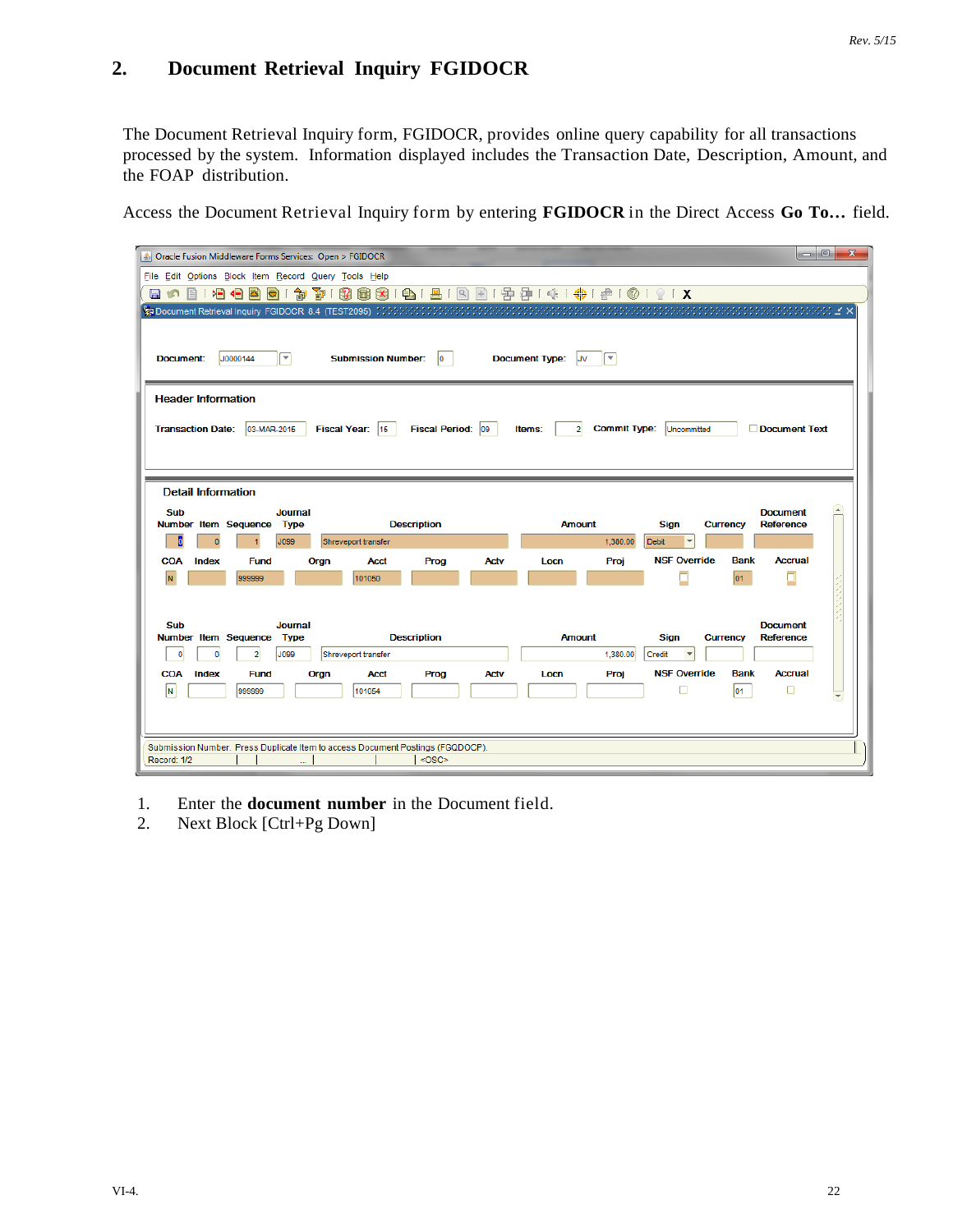When querying a Journal Voucher, text may exist to provide explanation for the Journal Voucher being processed. Printing a screen capture of the FGIDOCR and the Document Text [FOATEXT] can be used to obtain back-up documentation for your files, and for the Journal Voucher user document.

Note: This may not be applicable for all type of Documents.

| $\Box$ e<br>$\mathbf{x}$<br>△ Oracle Fusion Middleware Forms Services: Open > FGIDOCR         |                                                |                                                 |                                                      |  |  |  |  |  |
|-----------------------------------------------------------------------------------------------|------------------------------------------------|-------------------------------------------------|------------------------------------------------------|--|--|--|--|--|
| File Edit Options Block Item Record Query Tools Help                                          |                                                |                                                 |                                                      |  |  |  |  |  |
| 匐<br>12 GB<br>lo)<br>日内<br>E1                                                                 |                                                | 图1雷雷1咪1鲁1●10191X                                |                                                      |  |  |  |  |  |
|                                                                                               |                                                |                                                 |                                                      |  |  |  |  |  |
|                                                                                               |                                                |                                                 |                                                      |  |  |  |  |  |
| J0000144<br>$\overline{\phantom{a}}$<br>Document:                                             | <b>Submission Number:</b><br>lo                | <b>Document Type:</b><br>×,<br><b>JV</b>        |                                                      |  |  |  |  |  |
|                                                                                               |                                                |                                                 |                                                      |  |  |  |  |  |
| <b>Header Information</b>                                                                     |                                                |                                                 |                                                      |  |  |  |  |  |
|                                                                                               |                                                |                                                 |                                                      |  |  |  |  |  |
| 03-MAR-2015<br><b>Transaction Date:</b>                                                       | Fiscal Period: 09<br><b>Fiscal Year:</b><br>15 | <b>Commit Type:</b><br>Items:<br>$\overline{2}$ | <b>Document Text</b><br>Uncommitted                  |  |  |  |  |  |
|                                                                                               |                                                |                                                 |                                                      |  |  |  |  |  |
|                                                                                               |                                                |                                                 |                                                      |  |  |  |  |  |
| <b>Detail Information</b>                                                                     |                                                |                                                 |                                                      |  |  |  |  |  |
| <b>Sub</b><br><b>Journal</b>                                                                  |                                                |                                                 | $\blacktriangle$<br><b>Document</b>                  |  |  |  |  |  |
| Number Item Sequence<br><b>Type</b>                                                           | <b>Description</b>                             | Amount                                          | <b>Reference</b><br><b>Sign</b><br><b>Currency</b>   |  |  |  |  |  |
| b<br>J099<br>$\sqrt{2}$                                                                       | Shreveport transfer                            | 1,380.00                                        | <b>Debit</b>                                         |  |  |  |  |  |
| <b>COA</b><br>Index<br><b>Fund</b><br>Orgn                                                    | <b>Actv</b><br><b>Acct</b><br>Prog             | Locn<br>Proj                                    | <b>NSF Override</b><br><b>Bank</b><br><b>Accrual</b> |  |  |  |  |  |
| N.<br>999999                                                                                  | 101050                                         |                                                 | O<br>01                                              |  |  |  |  |  |
|                                                                                               |                                                |                                                 |                                                      |  |  |  |  |  |
| <b>Sub</b><br><b>Journal</b>                                                                  |                                                |                                                 | <b>Document</b>                                      |  |  |  |  |  |
| Number Item Sequence<br>Type                                                                  | <b>Description</b>                             | <b>Amount</b>                                   | <b>Reference</b><br><b>Sign</b><br><b>Currency</b>   |  |  |  |  |  |
| J099<br>$\overline{0}$<br>$\overline{2}$<br>$\mathbf{0}$                                      | Shreveport transfer                            | 1,380.00                                        | Credit<br>$\overline{\mathbf{v}}$                    |  |  |  |  |  |
| <b>COA</b><br>Index<br><b>Fund</b><br>Orgn                                                    | <b>Acct</b><br>Prog<br>Actv                    | Locn<br>Proj                                    | <b>NSF Override</b><br><b>Accrual</b><br><b>Bank</b> |  |  |  |  |  |
| N.<br>999999                                                                                  | 101054                                         |                                                 | □<br>□<br>lo1                                        |  |  |  |  |  |
|                                                                                               |                                                |                                                 |                                                      |  |  |  |  |  |
|                                                                                               |                                                |                                                 |                                                      |  |  |  |  |  |
| Submission Number. Press Duplicate Item to access Document Postings (FGQDOCP).<br>Record: 1/2 | $<$ OSC>                                       |                                                 |                                                      |  |  |  |  |  |
|                                                                                               |                                                |                                                 |                                                      |  |  |  |  |  |

- 3. Click on the **Option** menu.
- 4. Select **Document Text [FOATEXT]**.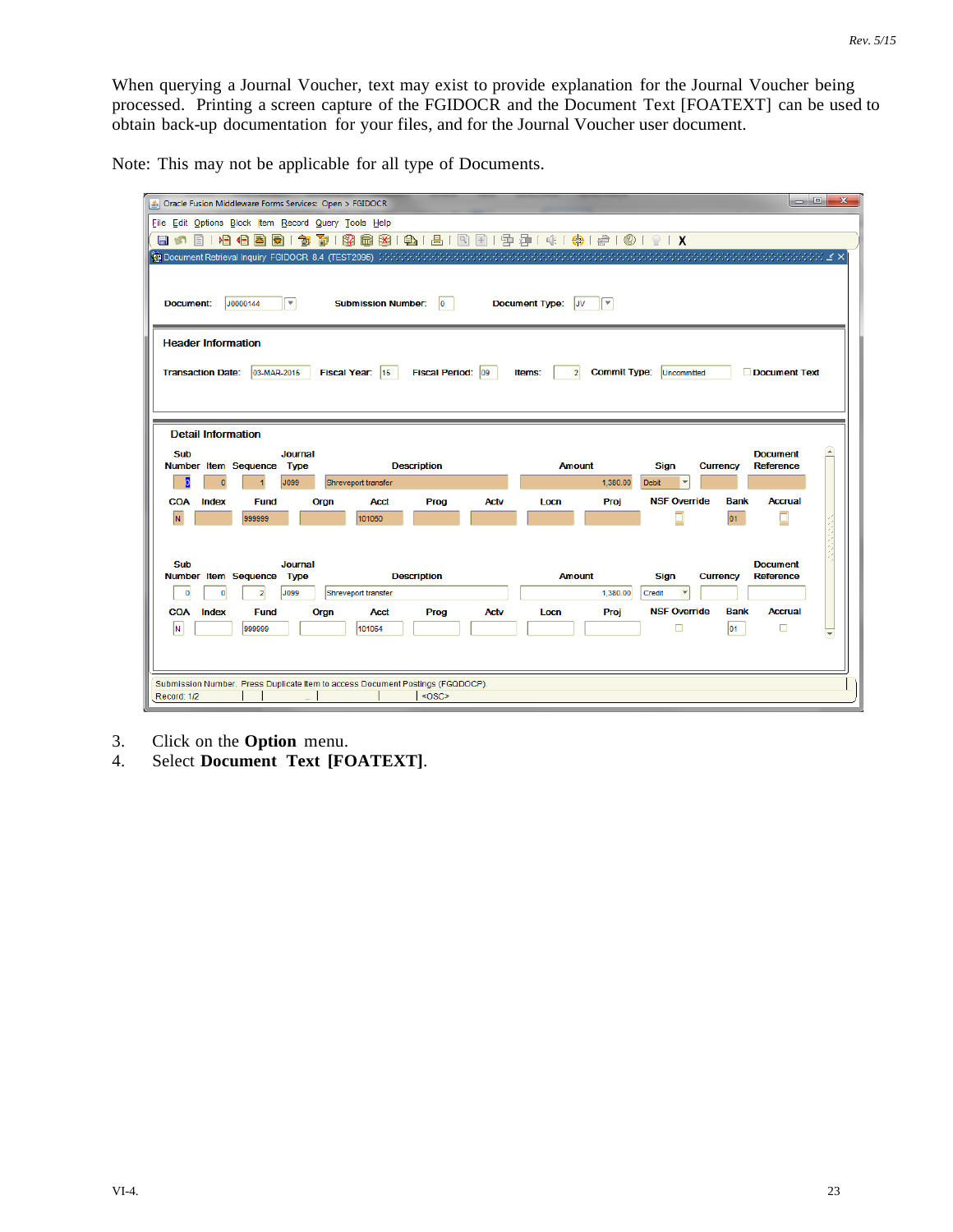Document Text form and text will be displayed.

| 1919000187818381018181019141414141191X<br>昌<br><b>In</b><br>$\boxed{\blacksquare}$<br>$ \cdot $<br><b>Default Increment:</b><br>Code:<br>J0140100<br>JV<br>10<br>Type:<br>Line<br>Text<br>Print<br>MARKETING PRINT PORTAL IDV'S FOR PRINTING SERVICES<br>10<br>□ | File Edit Options Block Item Record Query Tools Help |  |
|------------------------------------------------------------------------------------------------------------------------------------------------------------------------------------------------------------------------------------------------------------------|------------------------------------------------------|--|
|                                                                                                                                                                                                                                                                  |                                                      |  |
|                                                                                                                                                                                                                                                                  |                                                      |  |
|                                                                                                                                                                                                                                                                  |                                                      |  |
|                                                                                                                                                                                                                                                                  |                                                      |  |
|                                                                                                                                                                                                                                                                  |                                                      |  |
|                                                                                                                                                                                                                                                                  |                                                      |  |
|                                                                                                                                                                                                                                                                  |                                                      |  |
|                                                                                                                                                                                                                                                                  |                                                      |  |
|                                                                                                                                                                                                                                                                  |                                                      |  |
|                                                                                                                                                                                                                                                                  |                                                      |  |
|                                                                                                                                                                                                                                                                  |                                                      |  |
|                                                                                                                                                                                                                                                                  |                                                      |  |
|                                                                                                                                                                                                                                                                  |                                                      |  |
|                                                                                                                                                                                                                                                                  |                                                      |  |
|                                                                                                                                                                                                                                                                  |                                                      |  |
|                                                                                                                                                                                                                                                                  |                                                      |  |
|                                                                                                                                                                                                                                                                  |                                                      |  |
|                                                                                                                                                                                                                                                                  |                                                      |  |
|                                                                                                                                                                                                                                                                  |                                                      |  |
|                                                                                                                                                                                                                                                                  |                                                      |  |
|                                                                                                                                                                                                                                                                  |                                                      |  |
|                                                                                                                                                                                                                                                                  |                                                      |  |
|                                                                                                                                                                                                                                                                  |                                                      |  |
|                                                                                                                                                                                                                                                                  |                                                      |  |
|                                                                                                                                                                                                                                                                  |                                                      |  |
| Enter Text for the document.<br><0SC><br>m.                                                                                                                                                                                                                      | Record: 1/1                                          |  |

5. Click on Exit button  $\chi$  to return to FGIDOCR, previous form.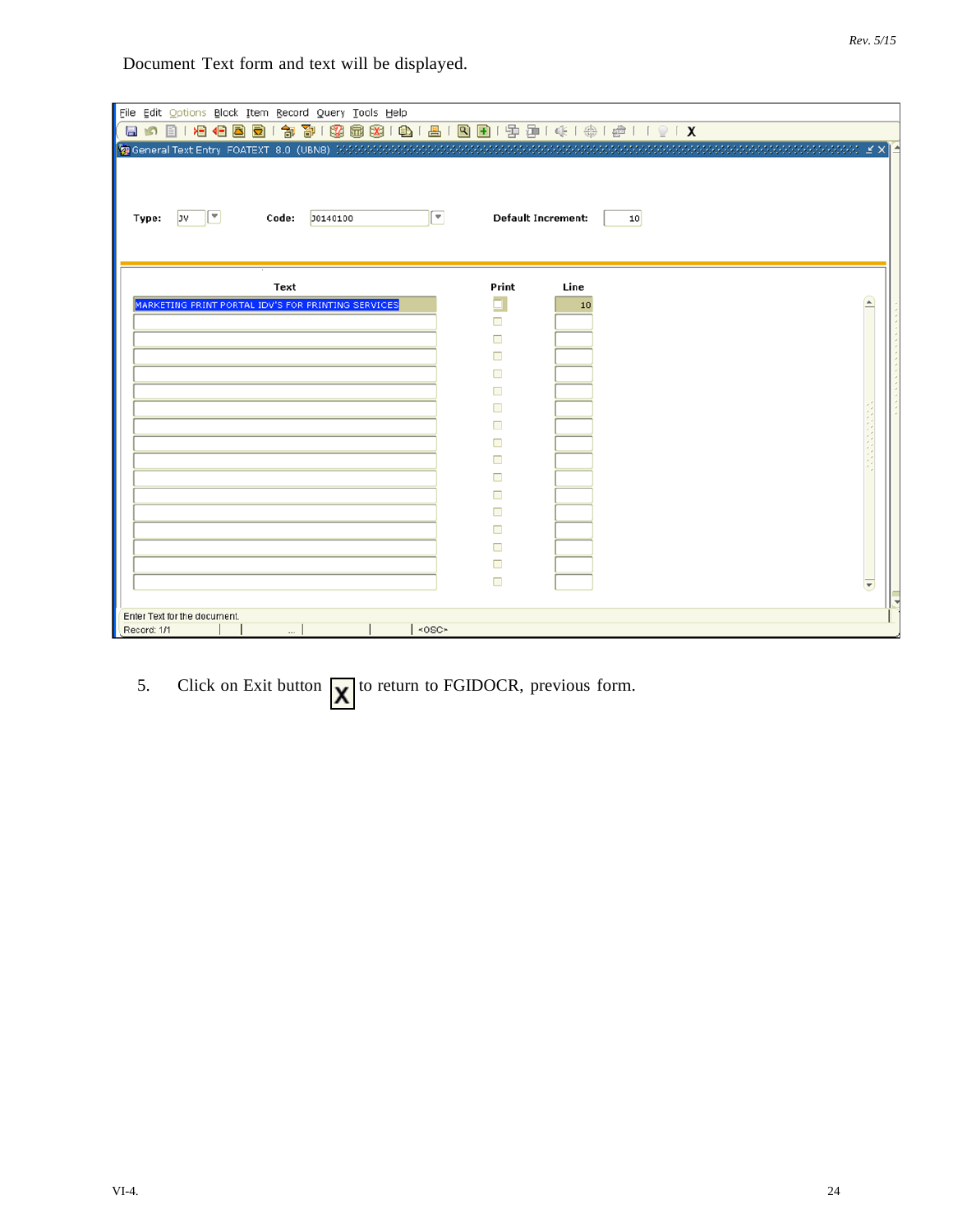### **3. Vendor Detail History FAIVNDH**

The Vendor Detail History form, FAIVNDH, provides an online list of vendor invoice/credit memo/payment transactions for any vendor in the system.

Access the Vendor Detail History form by entering **FAIVNDH** in the Direct Access **Go To…** field.

| الكاردها<br>$\mathbf{x}$<br>Oracle Fusion Middleware Forms Services: Open > FAIVNDH |                |                           |                                    |                                   |          |                         |                                             |                         |              |               |                  |
|-------------------------------------------------------------------------------------|----------------|---------------------------|------------------------------------|-----------------------------------|----------|-------------------------|---------------------------------------------|-------------------------|--------------|---------------|------------------|
| File Edit Options Block Item Record Query Tools Help                                |                |                           |                                    |                                   |          |                         |                                             |                         |              |               |                  |
| 目め                                                                                  |                |                           |                                    |                                   |          |                         | 19190001\$13919881418181819778141414010191X |                         |              |               |                  |
|                                                                                     |                |                           |                                    |                                   |          |                         |                                             |                         |              |               |                  |
|                                                                                     |                |                           |                                    |                                   |          |                         |                                             |                         |              |               |                  |
|                                                                                     |                |                           |                                    |                                   |          |                         |                                             |                         |              |               |                  |
| 200054007<br>Vendor:                                                                | Future Com     |                           |                                    |                                   |          | Vendor Hold             |                                             | Selection:<br><b>AI</b> |              |               |                  |
| $15$ $\sqrt{7}$<br><b>Fiscal Year:</b>                                              |                | <b>Invoice Date From:</b> |                                    |                                   | 匾        |                         | 匾<br><b>Invoice Date To:</b>                |                         |              |               |                  |
|                                                                                     |                |                           |                                    |                                   |          |                         |                                             |                         |              |               |                  |
|                                                                                     |                |                           |                                    |                                   |          |                         |                                             |                         |              |               |                  |
|                                                                                     |                |                           |                                    | <b>Indicators</b><br>Credit Open/ |          |                         | <b>Vendor</b>                               |                         | <b>Check</b> | <b>Check</b>  |                  |
| <b>Vendor Invoice</b>                                                               | <b>Invoice</b> | <b>Approval VIC</b>       |                                    | Memo                              |          | Paid Cancel             | <b>Invoice Amt</b>                          | Due Date                | <b>Date</b>  | <b>Number</b> |                  |
|                                                                                     |                |                           |                                    |                                   |          |                         |                                             |                         |              | ▼             |                  |
|                                                                                     | 10000155       | N                         |                                    |                                   | $\circ$  | N.                      | 33.022.00                                   |                         |              |               | $\blacktriangle$ |
| ALB011515                                                                           | 10000156       | Y                         |                                    | N                                 | P        | N                       | 3.002.00                                    | 15-JAN-2015             | 28-JAN-2015  | 00000066      |                  |
| <b>GMH163</b>                                                                       | 10000158       | Y                         | $\overline{\mathsf{N}}$            | N                                 | ╔        | $\overline{\mathbf{N}}$ | 15,010.00                                   | 15-JAN-2015             | 28-JAN-2015  | 00000066      |                  |
| ALB012615                                                                           | 10000164       | $\overline{\overline{Y}}$ | $\overline{\overline{\bf N}}$      | N                                 | ╔        | N                       | 15,010.00                                   | 26-JAN-2015             | 28-JAN-2015  | 00000066      |                  |
| GMHACH-1                                                                            | 10000210       | ⋤                         | $\overline{\overline{\bf N}}$      | N                                 | ╔        | Ñ                       | 350.00                                      | 11-FEB-2015             | 05-MAR-2015  | !0000004      |                  |
| GMHACH-2                                                                            | 10000211       | Y                         | $\overline{\mathsf{N}}$            | N                                 | P        | Ñ                       | 1,050.00                                    | 11-FEB-2015             | 05-MAR-2015  | 10000004      |                  |
| GMHACH - 3                                                                          | 10000212       | Y                         | $\overline{\overline{\mathsf{N}}}$ | N                                 | P        | $\overline{\mathsf{N}}$ | 567.00                                      | 11-FEB-2015             | 05-MAR-2015  | 10000004      |                  |
| GMHACH-4                                                                            | 10000213       | Y                         |                                    | N                                 | P        | N                       | 987.00                                      | 11-FEB-2015             | 05-MAR-2015  | !0000004      |                  |
| ALB030515                                                                           | 10000245       | ⊺⊽                        |                                    | N                                 | P        | N                       | 33,022.00                                   | 05-MAR-2015             | 05-MAR-2015  | !0000004      |                  |
| ALB030515-1                                                                         | 10000246       | Ÿ                         | $\overline{\mathsf{N}}$            | N                                 | Þ        | Ñ                       | 33,022.00                                   | 05-MAR-2015             | 05-MAR-2015  | !0000004      |                  |
|                                                                                     |                |                           |                                    |                                   |          |                         |                                             |                         |              |               |                  |
|                                                                                     |                |                           |                                    |                                   |          |                         |                                             |                         |              |               |                  |
|                                                                                     |                |                           |                                    |                                   |          |                         |                                             |                         |              |               |                  |
|                                                                                     |                |                           |                                    |                                   |          |                         |                                             |                         |              |               |                  |
|                                                                                     |                |                           |                                    |                                   |          |                         |                                             |                         |              |               |                  |
|                                                                                     |                |                           |                                    |                                   |          | Total:                  | 135,042.00                                  |                         |              |               |                  |
|                                                                                     |                |                           |                                    |                                   |          |                         |                                             |                         |              |               |                  |
|                                                                                     |                |                           |                                    |                                   |          |                         |                                             |                         |              |               |                  |
| Record: 1/10                                                                        |                |                           |                                    |                                   | $<$ OSC> |                         |                                             |                         |              |               |                  |

- 1. Enter the Vendor number in the Vendor field.
- 2. The default in the Selection field is all.
- 3. Next Block [Ctrl+Pg Down]
- *NOTE: With a Vendor Invoice selected and from the Options menu additional forms can be accessed to view. To narrow a query the Invoice Date From and Invoice Date To can be used.*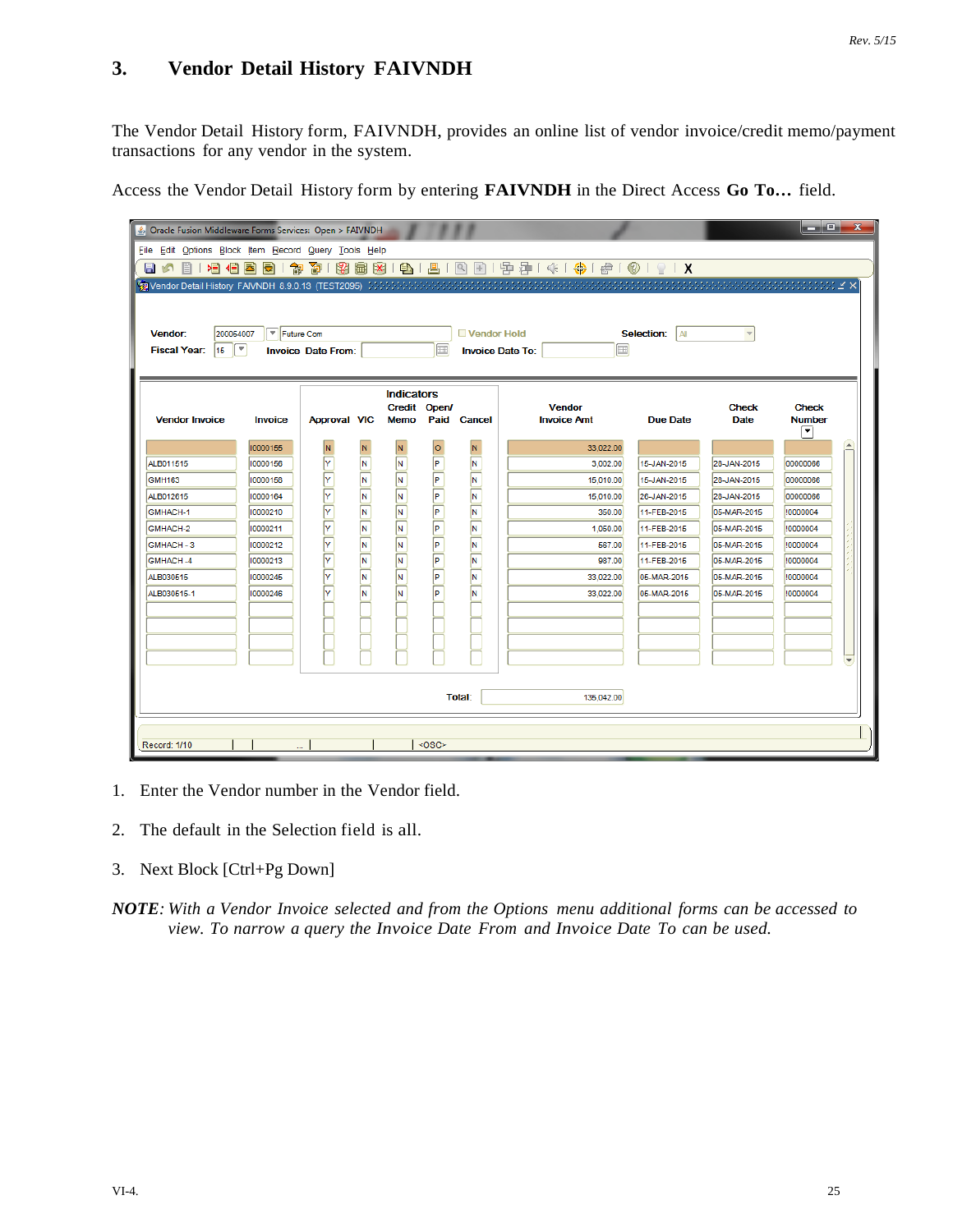### **4. Vendor Invoice Query FAIVINV**

Use the Vendor Invoice Query form, FAIVINV, to view detailed information about invoices for a particular vendor.

Access the Vendor Invoice Query form by entering **FAIVINV** in the Direct Access **Go To…** field.



1. Enter the Vendor number in the **Vendor** field.

2. Next Block [Ctrl+Pg Down]